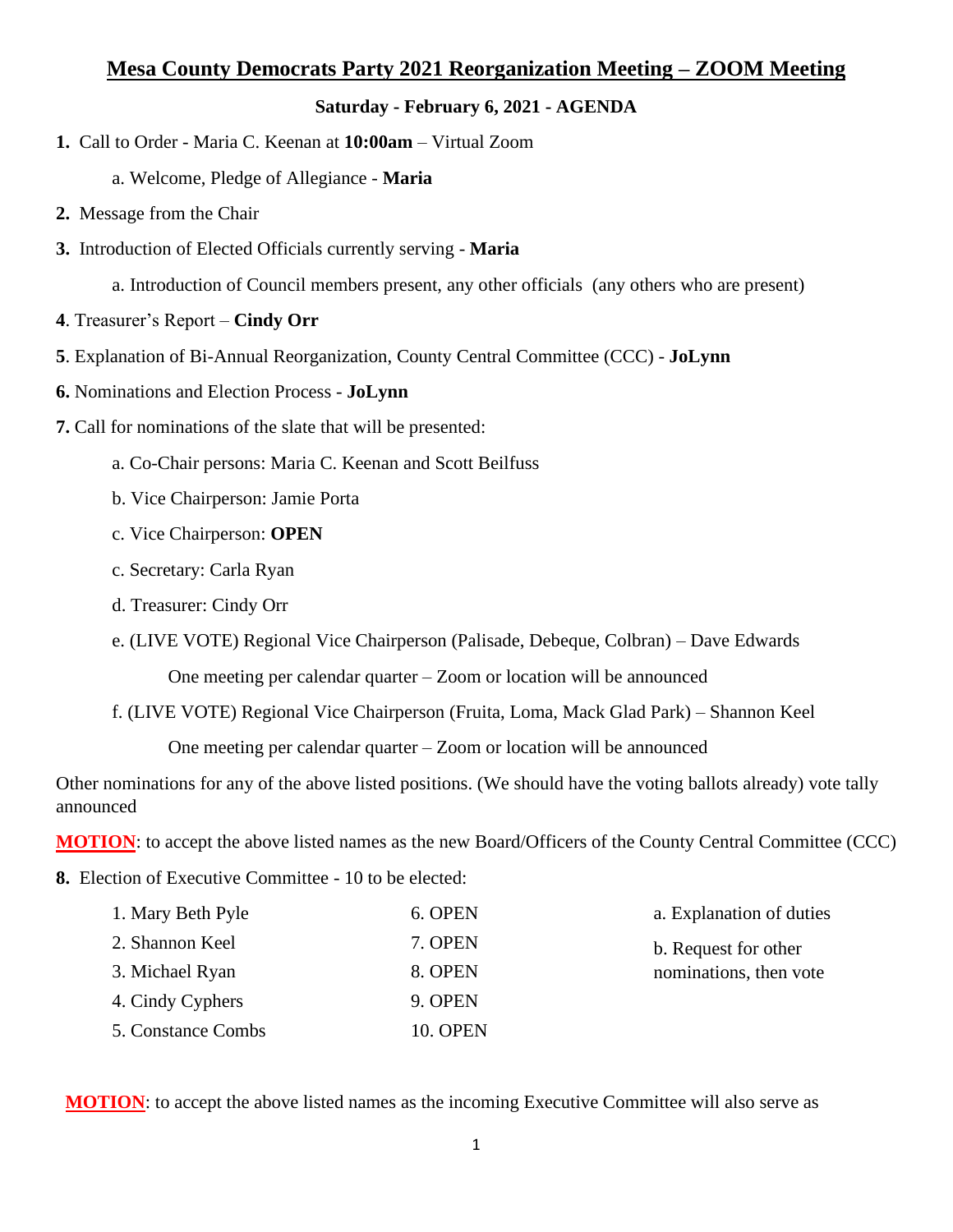the Vacancy Committee for the County Central Committee (CCC)

- **9**. Election of State Central Committee **Bonus** members (4) State Executive Committee: no election needed as no bonus members are allocated.
	- a. Cochairs and Vice Chair are automatic members
	- b. Martelle Daniels c. Kathryn Bedell
- **10**. State Executive Committee: no election needed as no bonus members are allocated. a. Co-Chairs and Vice Chair are automatic members - **JoLynn**
- **11.** Judicial District: no election needed as no bonus members allocated "In districts comprised of one (1) county, the central committee shall be composed of precinct committee person elected and the Cochairs and Vice Chairs and Secretary of the county Central Committee, all of whom reside within the district - **JoLynn**
- **12.** Nominations and Election of up to (4), to the 3rd Congressional District
	- a. Co-Chairs and Vice Chair are automatic members
	- b. Election of four (4) Bonus members; nominations and vote
- **13.** Election of County Commissioner District officers and Vacancy Committee
- **Motion** that County officers serve as County Commissioner District Officers
- **Motion** that the County Executive Committee serve as Vacancy Committee
- **14.** Election of HD #55 officers, Vacancy Committee and one (1) State Platform Committee person.
- **Motion** that County Officers living in HD #55, serve as HD #55 officers
- **Motion** that the County Executive Committee, living in HD #55, serve as the
	- HD #55 Vacancy Committee
	- c. Nomination for State Platform Committee person (must live in HD #55) Vote
- **15**. Election of HD #54 officers, Vacancy Committee and one (1) State Platform Committee person.
- **Motion** that County Officers living in HD #54, serve as HD #54 Officers
- **Motion** that the County Executive Committee, living in HD #54, serve as the HD #54 Vacancy Committee
	- c. Nomination for State Platform Committee person (must live in HD #54) Vote
- **16.** Election of Senate #7 officers and Vacancy Committee